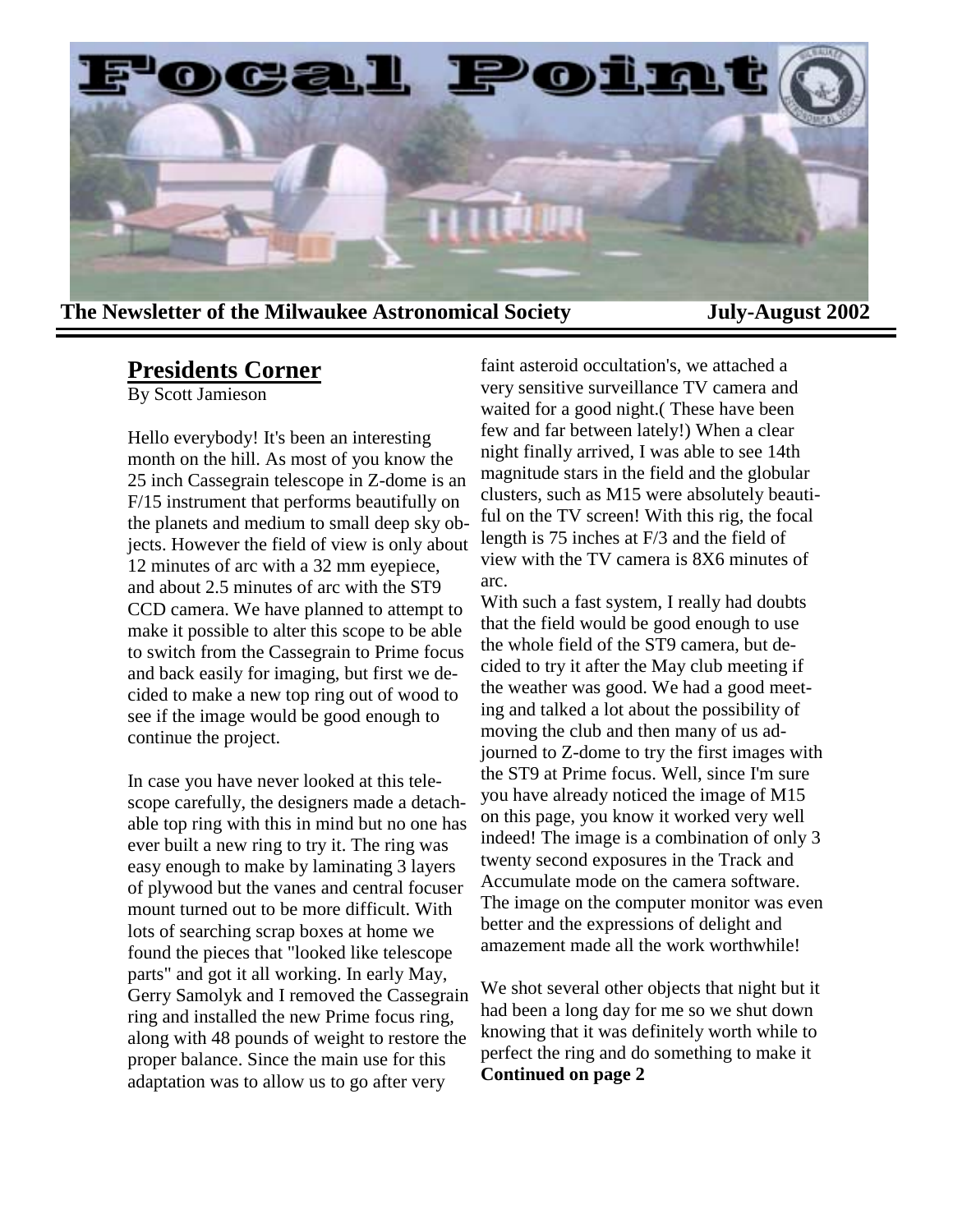**2** possible to switch back and forth easily. We are now working on a simple hoist attached to the dome to do most of the work but the need for alignment precision will require guide pins to achieve. Hopefully by the end of summer this conversion will be easy enough to be done as needed This month we had an opportunity to watch an asteroid occultation with this rig and it worked great! We didn't actually see the 11th magnitude star blink out because the path turned out to be over lake Michigan, but we were able to see the 13.5 magnitude asteroid approach, merge and then separate from the star while sitting back watching the TV monitor. Of course this was all recorded and many people have seen the tape. This may seem to be not as much fun as watching the same event through the scope visually but in this case 10 people could have watched the event easily with out having to stare at a star for 20 minutes. (Harder than it sounds). In any event, if we had seen an eclipse of the star, measurements of timing and duration to very high accuracies would have been easy with the VCR playing the tape back frame-byframe.

> I know that many members do not share my enthusiasm for the higher tech end of amateur astronomy but I encourage all members that are good visual observers to take a crack at imaging. It's easy and can only be described as great fun! I consider it one of my responsibilities to continue to develop the capabilities of the clubs equipment and appreciate those enthusiastic members who continue to help and inspire this effort.

This is a picture of M51 with a total of 60 seconds exposure. Tests will be continuing this month to see how faint we can go with this setup.



**MAS Picnic** By Vern Hoag

Don't forget the annual picnic on Saturday July 13th. The picnic will start at 3:00pm. Come on out and enjoy a afternoon of good food, great talk and an evening of observing.

# **Welcome New Members**

We would like to welcome to our club Thisath Kularatna. Please feel to come out to the observatory and don't be afraid to ask questions.

# **MAS Meetings**

The meeting schedule will be as follows. There is no general meeting in July and August. They will begin again on September 20th at the observatory at 7:00pm for the board meeting and 8:00 pm the general meeting will begin. Board meetings will be on July 17th and August 21st at 7:00pm at the observatory.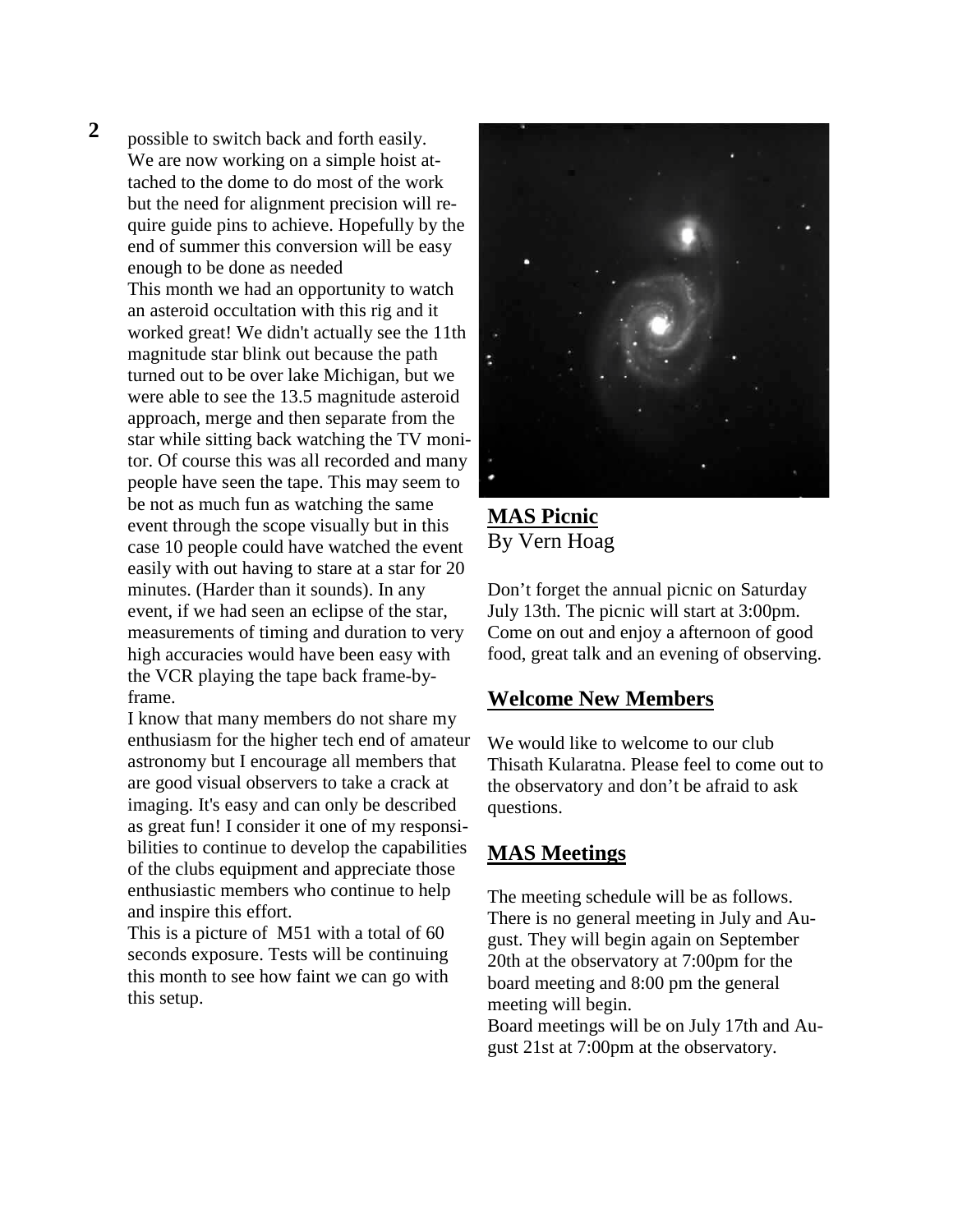# **3 Library News**

By Scott Laskowski

The 2003 Astronomy calendars by Kalmbach publishing will be available at the MAS picnic and future meetings. The retail price is \$11.99. This calendar includes, monthly astronomical events, historical data and beautiful images of our universe. The discount price is for MAS members is \$6.00. Why not take advantage of this great price break.

Thank you Gary Parson, for the donations of many books and two video tapes, including from Kalmbach publishing:

### **Galaxies and the Universe**

Edited by David Eicher-1992 With recollections from "Deep Sky Magazine" and many beautiful photographs of galaxies and how to find them.

#### **Beginners guide to the sun**

By Peter O. Taylor and Nancy L. Hendrickson-1995. Understanding our own star is the beginning. With history and modern scientific techniques we can map the evolution of stars with our own sun as a guide.

#### **Observing for the fun of it.**

By Melanie Melton-1996

This book describes the very basics for observing. Naked eye observations of the solar system, moon phases, where the stars are in the night sky. Buy binoculars, then telescope. Your choice will determine your enjoyment in the hobby.

Also donated by Gary Parson is the following book and video's.

#### **Spacefaring: the human dimension.**

By Albert A. Harrison-2001

Psychology-how will people act and react to space flight in the future? What are the consequences and results? Are people capable of setting the high frontier? Explore the problems and consider the answers we all face.

#### **The quest for contact:** NASA & SETI institute, ASP

Searches by many organizations checking for extraterrestrial intelligence, radio signals mostly none have been found. They describe it as a bronze needle in a celestial haystack. (VHS 35 minutes.

### **Voyager: Neptune encounter highlights.**  ASP-1989

The tape starts with music, animation and narration describing the ships encounter with Neptune. Then it will show you actual photo's, Time lapsed atmosphere, rings and moons. (VHS 35 minutes. You will be able to see on these tapes some things most people never see on tv. If you have interest in these books or tapes or anything else in our great library please take advantage and check them out.

#### **The Astronomy Camp Experience** By Chris Limbach

 For 8 days this past June I was fortunate enough to attend an astronomy camp on Mount Lemmon in Arizona. Organized by the University of Arizona and led by Stuart observatory director Don McCarthy, this camp has been the greatest astronomy experience of my life so far. After I returned from Arizona I knew I had to share the experience with everyone at the Milwaukee Astronomical Society.

 As for myself, my name is Chris Limbach and next school year I will be a sophomore at Marquette University High School. I've been a member of MAS for a few years now and can't wait to become more involved. I learned of this astronomy camp while cruising the web early in 2002. The Advanced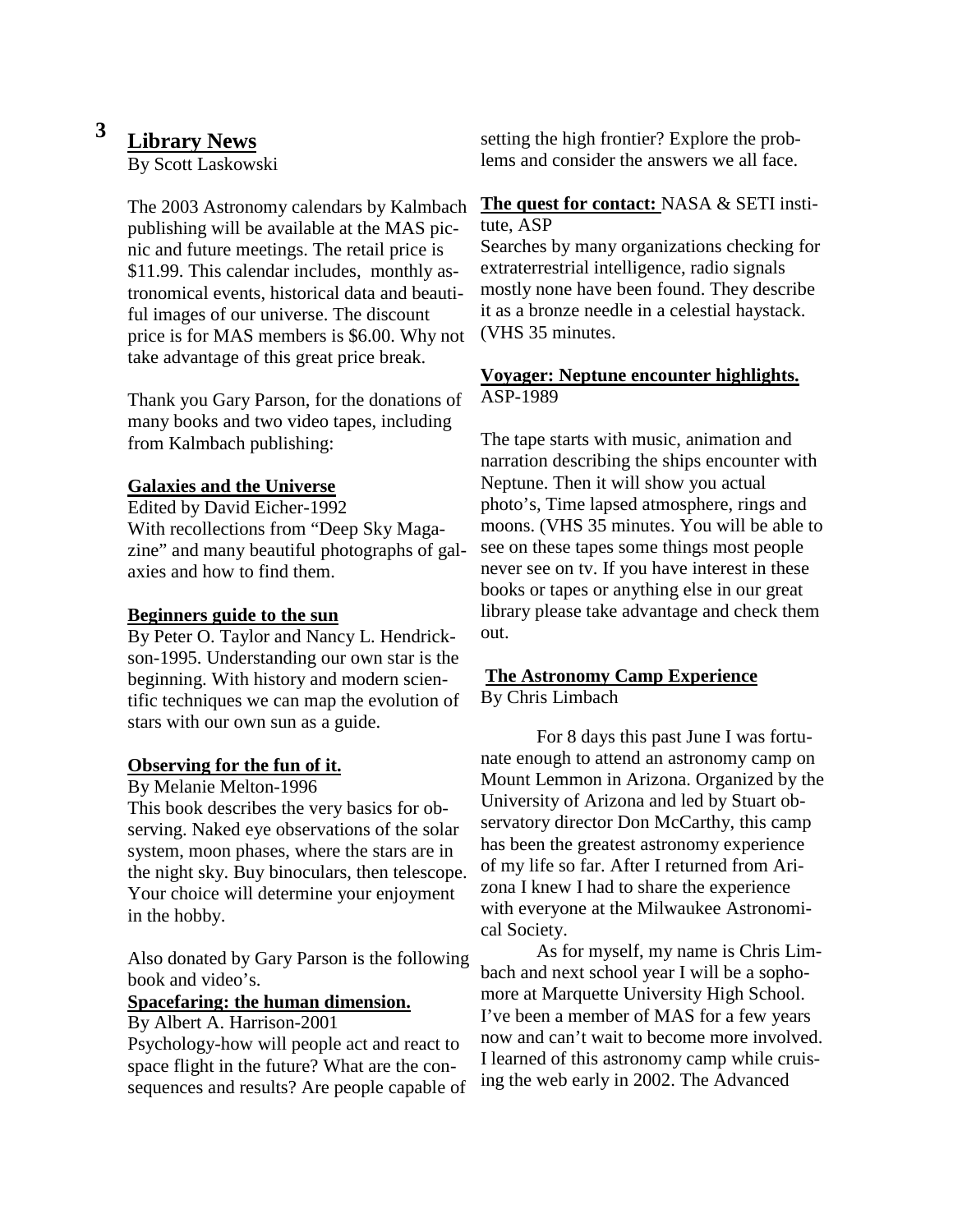Teen Camp (there are also beginner teen, ages 13-18. Although no astronomy background is needed, having some astronomy background helps considerably. Entrance into camp was competitive, so first I had to turn in a form and write an essay about extra solar planets. Luckily I did get accepted, so in the months before camp I conversed with other campers via an Internet forum. The forum allowed us to get to know each other and discuss various research topics.  **4** 

> Then the day finally came, I was off to camp. The campers came from many states as well as Nepal! The purpose of the first day was for everyone to get acquainted and to receive an introduction to what camp was all about. The whole camp was centered around research projects we would conduct, but included many other activities. During the first two nights we were able to get acquainted with the telescopes and write up our research projects. These project outlines would later be submitted to the telescope allocation committee (counselors), which would determine how much telescope time a project got. During the first two nights we also had hands-on access to the  $12$ ",  $40$ ",  $60$ " and  $61$ " telescopes, as well as an ST7, ST9, photometer, and 2k x 2k infrared CCD on the 61"!

 During the afternoons we listened to presentations that were given by the counselors. These ranged in topics from planetary geology to electromagnetic radiation to cosmology. Much of the material was fairly basic, but was meant to educate those campers with little to no background. The counselors gave exquisite presentations mainly because they were all either studying astronomy related topics in college or already had an astronomy-related degree. One counselor even was in the process of collecting data for her doctorate thesis on lenticular (S0 type) galaxies, and needed some of the campers to collect data for her!

educator, and adult camps) takes 26 teenagers gathering and analyzing data that we gathered The middle few nights were spent for our projects. Every group also participated in a Mars Sample Return debate wherein we debated the pros and cons of various aspects of a future sample return mission. On the third last day we took a trip to nearby Kitt Peak where we viewed the 4 meter Mayall telescope and bought souvenirs. On the last night of camp we finally gave our research presentations. Topics ranged from the spectroscopy of the black hole accretion disk of SS433 to the resolving of Charon from Pluto to the age of the Lagoon nebula. I personally worked on the Pluto/Charon project, a nebulae age determination project, and a gamma ray burst project. All of my projects were successful except the gamma ray burst project. This was mainly due to the fact that a gamma ray burst didn't occur during camp.

> But besides the research projects the camp also meant so much more. It gave me lifelong memories, friends, a tolerance for sleep deprivation, and a unique love for science and astronomy that can only be achieved through hands-on participation. Beyond the liquid nitrogen ice cream, Star Wars/adaptive optics skit, and karaoke at the 40" dome, there was a unique sharing of everyone's passion for astronomy. It's only once in a blue moon that you see teenagers battling it out for time on a 12" LX200.

#### **Letter from the Editor**

By Gary Parson

I would personally like to thank Chris Limbach for the great article seen above. The letter was well written and his experience will be of great interest to us all. Thanks again Chris and nice Job.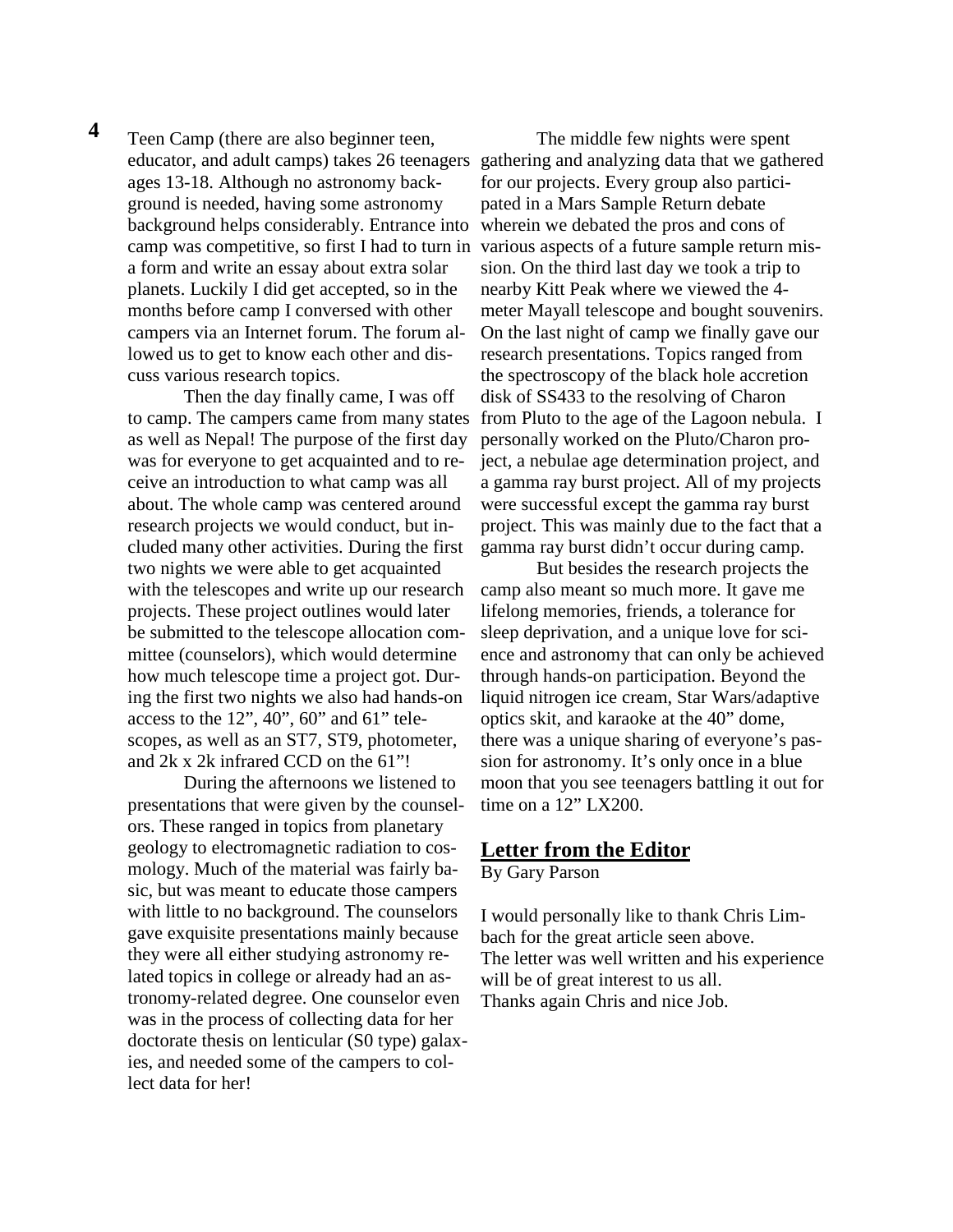#### **Keyholder list:** 5

### **June**

29…... Scott Laskowski……. 414-421-3517

# **July**

| 6Terry Ross 262-784-2093       |  |
|--------------------------------|--|
| 13Gerry Samolyk 414-529-9051   |  |
| 20 Tom Schmidtkunz414-352-1674 |  |
| 27 Neil Simmons 262-889-2039   |  |

# **August**

| 3 Chris Weber 262-789-7128     |  |
|--------------------------------|--|
| 10 Dan Yanko 414-453-3382      |  |
| 17Wanda Berner414-691-2360     |  |
| 24 Paul Borchardt 262-781-0169 |  |
| $31$ Tim Burrus262-783-6572    |  |

### **September**

| 7Brian Ganiere414-961-8745       |  |
|----------------------------------|--|
| 14 Carlos Garces262-786-2623     |  |
| 21 Brian Garness 262-538-3888    |  |
| 28 Chris Hesseltine 414-482-4515 |  |

# **October**

| $12$ Tim Hoff262-662-2212     |  |
|-------------------------------|--|
| 19 Scott Jamieson262-896-0119 |  |
| 26 Lee Kieth414-425-2331      |  |

# **November**

| 2 Dan Koehler 262-662-2987     |  |
|--------------------------------|--|
| 09 Scott Laskowski414-421-3517 |  |
| 16 Terry Ross262-784-2093      |  |
| 23 Gerry Samolyk414-529-9051   |  |
| 30 Tom Schmidtkunz414-352-1674 |  |

# **December**

|  | 7Neil Simmons262-889-2039 |
|--|---------------------------|
|  | 14Chris Weber262-789-7128 |
|  | 21Dan Yanko414-453-3382   |

# **How to find it!**

By Gary Parson

This issue of how to find it will deal with one of my favorite targets M57 in the constellation **Lyra**. The ring neblula is a giant smoke ring of glowing gas and is one of the best planetary nebulae in space. The ring is made up of gas that was puffed out by its central star some 6000 years ago. The constellation Lyra lies between Hercules to its west and Cygnus to its east. Look for the brightes star in that area it will be the star **Vega.** From the star Vega you will see a rectangular shaped box go to its southern end. Look between the two stars and you will find M57. See star chart below.



Starchart borrowed from Nightwatch by Terrance Dickinson a highly recommended book for all beginners and even the advanced observer.